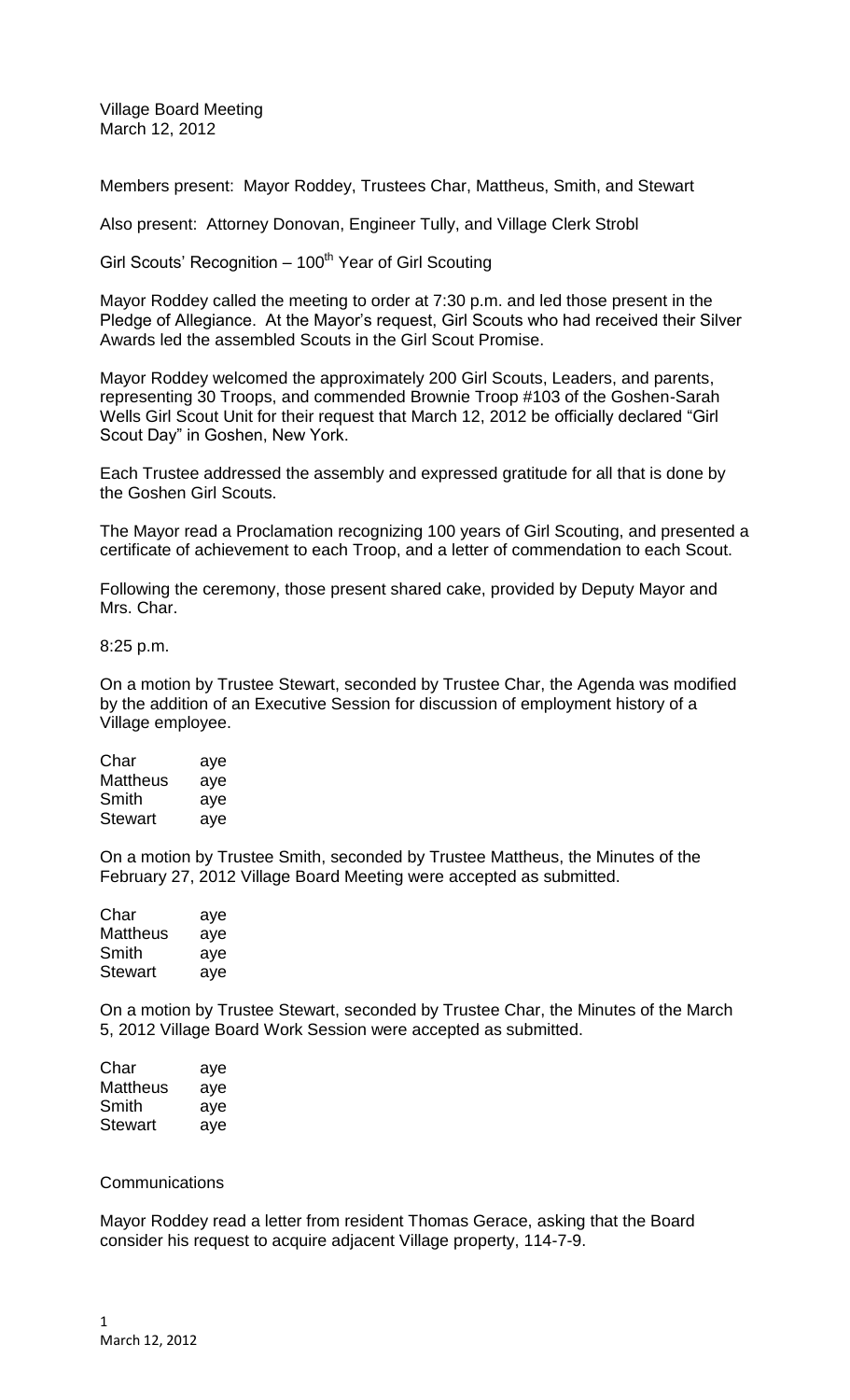On a motion by Trustee Mattheus, seconded by Trustee Smith, the Mayor was authorized to communicate with Mr. Gerace regarding obtaining an appraisal of the property in question.

| Char           | aye |
|----------------|-----|
| Mattheus       | aye |
| Smith          | aye |
| <b>Stewart</b> | aye |

Items of Business

On a motion by Trustee Mattheus, seconded by Trustee Stewart, Building Inspector Theodore L. Lewis, III is hereby authorized to attend the Hudson Valley CEO Educational Conference, to be held April 18, 19, and 20, 2012, at the Poughkeepsie Grand Hotel in Poughkeepsie, New York. The cost for this mandatory in-service training is \$285.00.

| Char           | aye |
|----------------|-----|
| Mattheus       | aye |
| Smith          | aye |
| <b>Stewart</b> | aye |

On a motion by Trustee Mattheus, seconded by Trustee Smith, Brian Ritchings is hereby authorized to attend the New England Interstate Water Pollution Control Commission Hands-On Microbiology Seminar for Process Control and Troubleshooting on April 24<sup>th</sup> and 25<sup>th</sup>, 2012, in Fishkill NY. It is understood that the total cost of this seminar is \$200.00, and 12 training contact hours will be awarded.

| Char           | aye |
|----------------|-----|
| Mattheus       | aye |
| Smith          | aye |
| <b>Stewart</b> | aye |

On a motion by Trustee Char, seconded by Trustee Smith, the Mayor is hereby authorized to execute an Agreement with Nugent & Haeussler, P.C., Certified Public Accountants, for the purpose of assistance to the Village of Goshen in performing select accounting functions throughout the calendar year 2012. It is understood that the rate for the in-charge accountant will be \$130.00 per hour.

| Char           | aye |
|----------------|-----|
| Mattheus       | aye |
| Smith          | aye |
| <b>Stewart</b> | aye |

## Mayor/Trustee Comments

Trustee Mattheus noted the wonderful Girl Scout ceremony held earlier, and the Mid-Hudson St. Patrick's Day Parade held on the 11<sup>th</sup>.

Trustee Mattheus informed the Board that a proposal has been submitted by Alpine Environmental Consultants for the directional bore for the CRV transmission system.